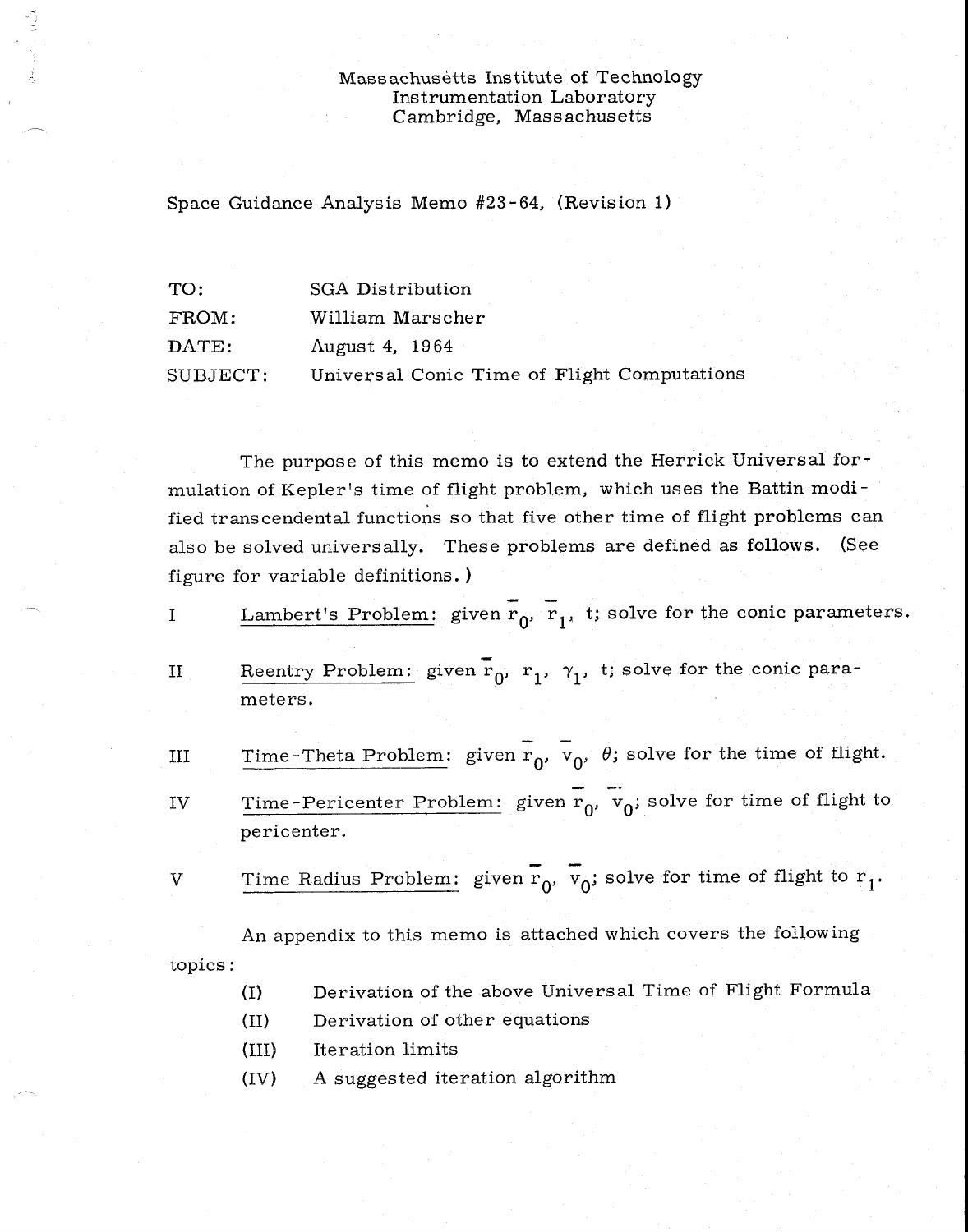Figure and Variable Definitions



 $A = r_0^{\alpha}$ 

2

 $V =$ 

 $\frac{r_0}{v_0}$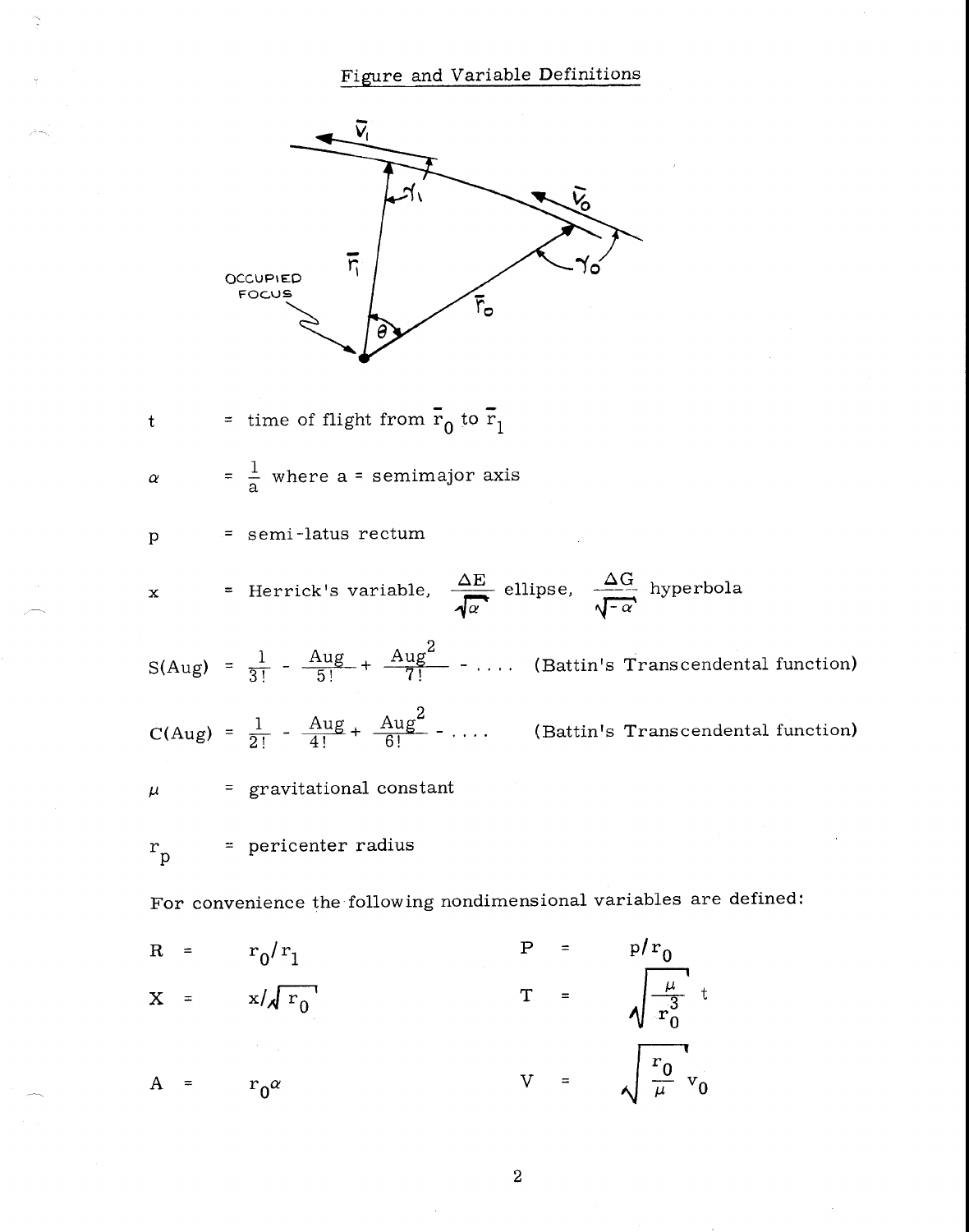Definition of Those Variables Used in the Appendix Not Previously Defined.

 $\Delta E$  = eccentric anomaly difference (ellipse)<sup>\*</sup>

 $\Delta G$  = hyperbolic equivalent to  $\Delta E^*$ 

 $e = eccentricity$ 

 $f = true$  anomaly (measured from pericenter)

v r = radial velocity

v c = circumferential velocity

 $\theta$  = true anomaly difference  $(f_1 - f_0)$ 

h = angular momentum

\* See references for definitions.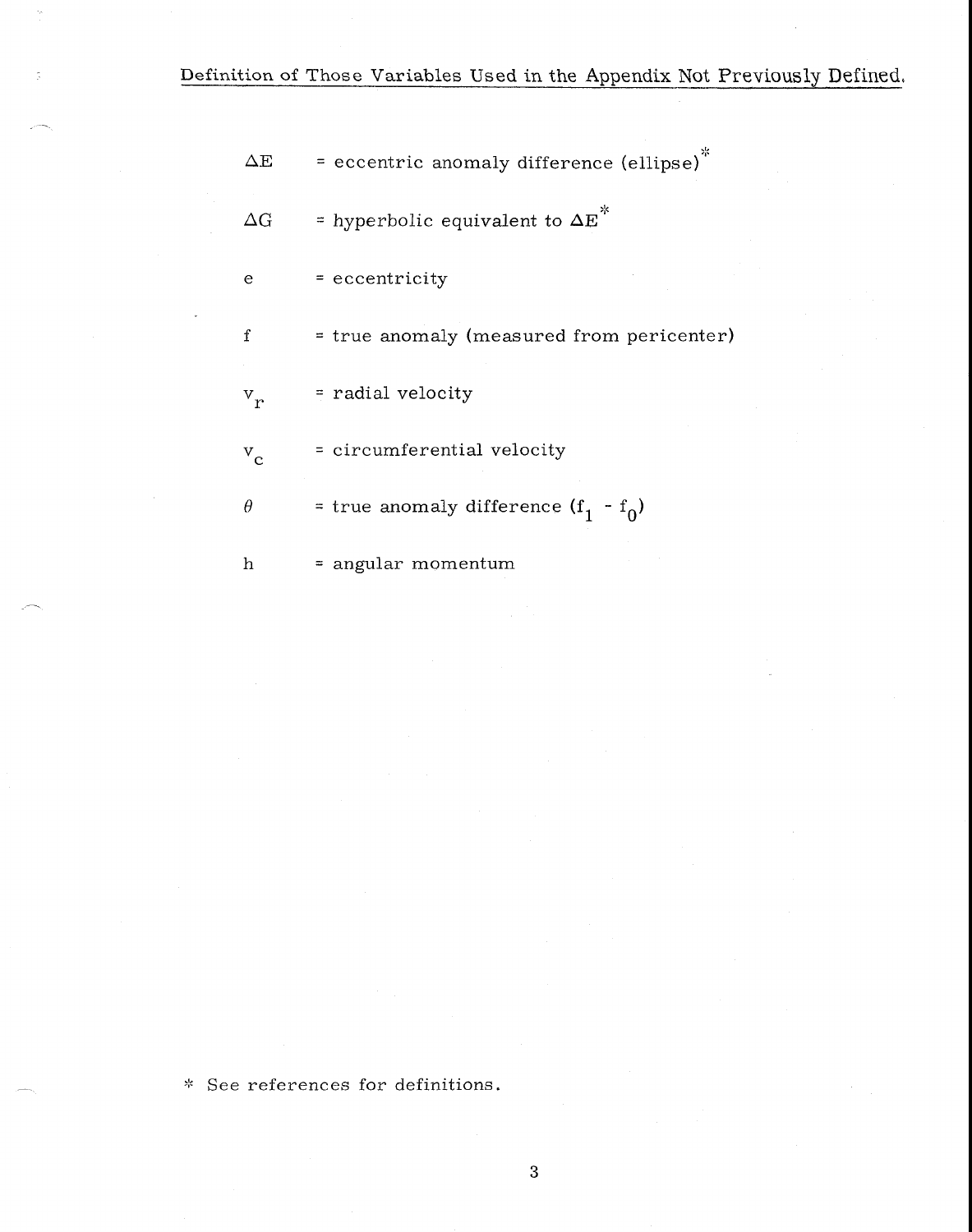I. Lambert's Problem (given  $\overline{r}_0$ ,  $\overline{r}_1$ , t)

$$
0<\mathrm{T}<\infty
$$

(a) guess cot 
$$
(\gamma_0)
$$

For 
$$
\theta < 180^{\circ}
$$
,  $c < \cot(\gamma_0) < b$ \n\nFor  $\theta > 180^{\circ}$ ,  $-\infty < \cot(\gamma_0) < b$ 

where

$$
b = \cot\left(\frac{\theta}{2}\right) + \sqrt{\frac{2R}{1 - \cos(\theta)}}
$$

 $c = \frac{\mathbf{R} - \cos(\theta)}{2}$  $sin (\theta)$ 

$$
(T = \infty \text{ at } \cot (\gamma_0) = b)
$$

NOTE: c is infinite at  $\theta = 180^\circ$ . Usually a large negative number will suffice for c in this event.

(b) compute P, A

$$
P = \frac{1 - \cos(\theta)}{R - \cos(\theta) + \sin(\theta) \cot(\gamma_0)}
$$
 (1)

$$
A = 2 - P \left( 1 + \cot^2 (\gamma_0) \right)
$$
 (2)8)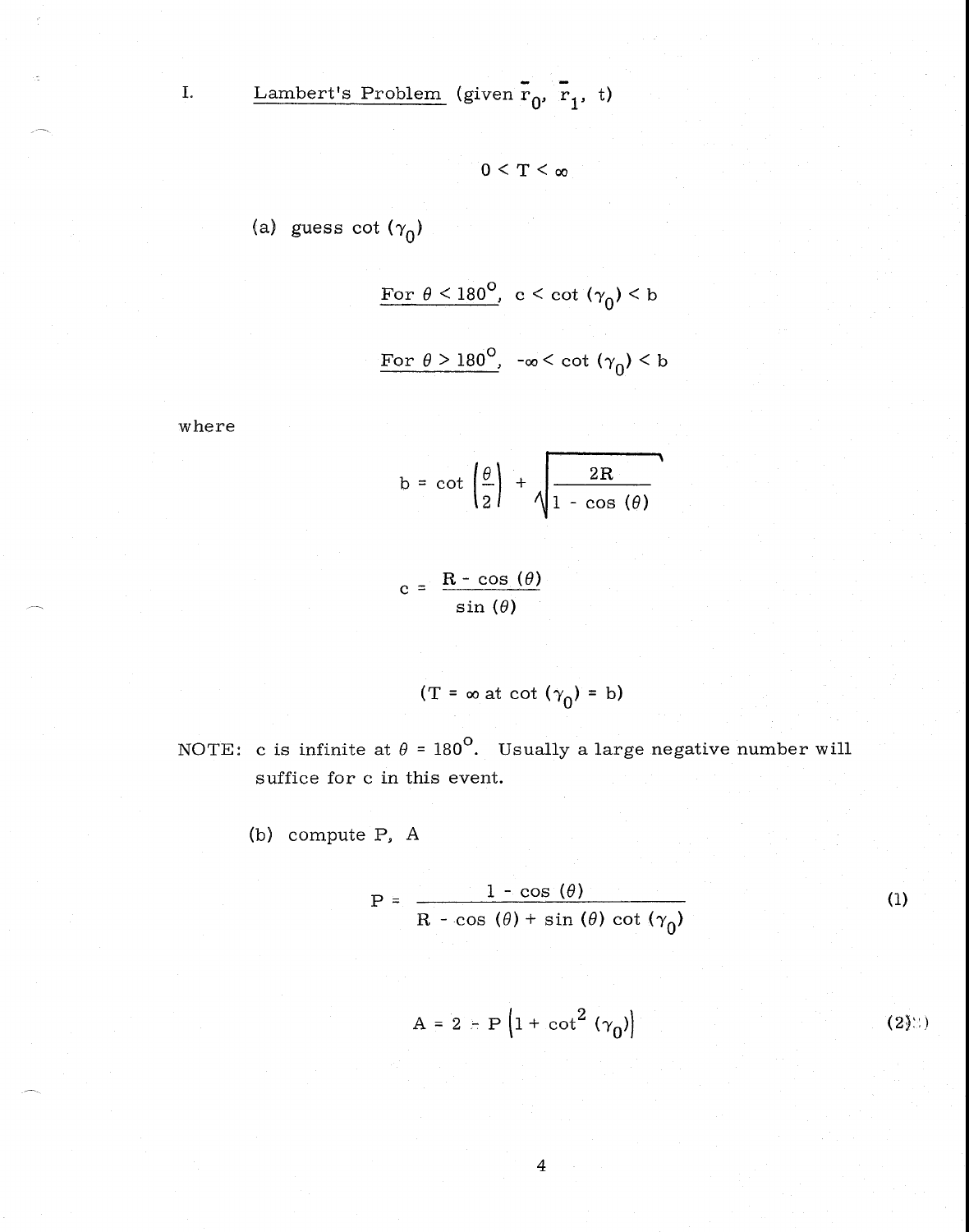(c) solve for X iteratively

$$
\sqrt{\mathbf{P}}\mathbf{X}\left(\cot\left(\frac{\theta}{2}\right) - \cot\left(\gamma_0\right)\right) = \frac{1 - AX^2 S(AX^2)}{C(AX^2)}
$$
(3)

 $0 \leq X \leq \infty$ 

NOTE: Practical upper limit for X:

A positive, 
$$
X = \frac{2PI}{\sqrt{A}}
$$
  
A negative,  $X = \frac{4PI}{\sqrt{|A|}}$ 

(d) compute T

$$
T = \sqrt{P} \cot (\gamma_0) X^2 C(AX^2) + (1 - A) X^3 S(AX^2) + X \tag{4}
$$

(e) If T does not agree with desired T, adjust cot  $(\gamma_0)$  appropriately. Repeat until agreement is produced.

NOTE: By using the identity

$$
PRX^{2}C(AX^{2}) = 1 - \cos(\theta)
$$

 $\mathrm{C(AX}^2)$  can be eliminated from equations (3) and (4), thus requiring the computation of  $S(AX^2)$  only.

II Reentry Problem (given 
$$
\overline{r}_0
$$
,  $r_1$ ,  $\gamma_1$ , t)

$$
0 < T < \infty \text{ for } R > 1
$$

(a) guess 
$$
\cot (\gamma_0)
$$
  
\nFor R > 1,  $-\sqrt{\left|1 + \cot^2(\gamma_1)\right| R^2 - 1} < \cot (\gamma_0) < \sqrt{\left|1 + \cot^2(\gamma_1)\right| R - 1}$   
\n $T = \infty$  for  $\cot (\gamma_0)$  at upper limit

For  $R < 1$ , see Appendix.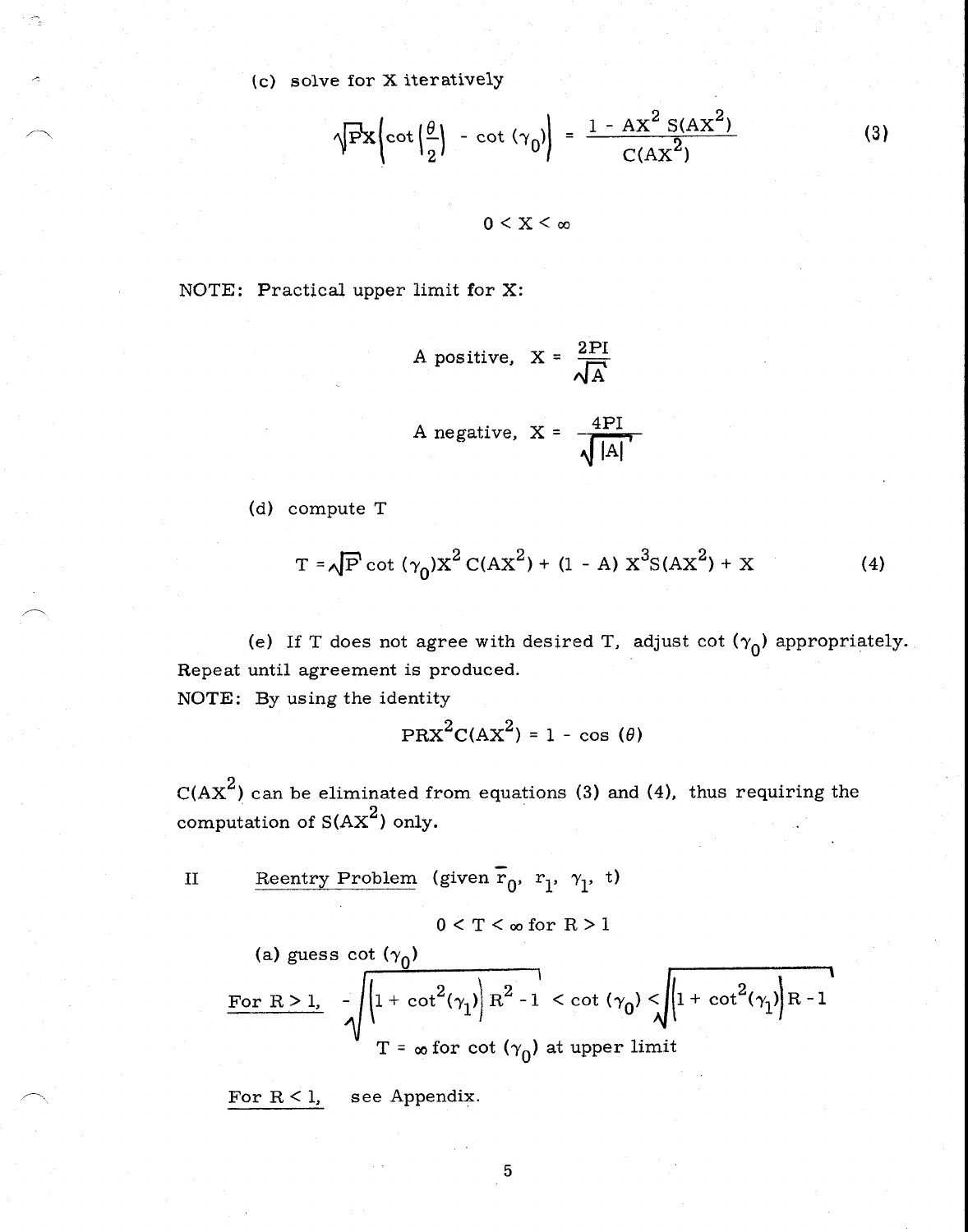(b) compute cot  $(\theta/2)$ , P, A

$$
\cot (\theta/2) = \frac{\cot (\gamma_0) + R \cot (\gamma_1)}{(1 - R)} \qquad R \neq 1
$$
 (5)

$$
(1 - R)
$$
  
R f 1  

$$
P = \frac{2(R - 1)}{R^{2}(1 + \cot^{2}(\gamma_{1})) - (1 + \cot^{2}(\gamma_{0}))}
$$
(6)

 $A =$  use equation (2)

(c) solve for X iteratively using equation (3)

(d) compute T using equation (4)

(e) if T does not agree with desired T, adjust cot  $(\gamma_0)$  appropriately. Repeat until agreement is produced.

III Time-Theta Problem (given 
$$
\overline{r}_0
$$
,  $\overline{v}_0$ ,  $\theta$ )  
(a) compute cot  $(\gamma_0)$ , A, P

$$
\cot (\gamma_0) = \frac{\cos (\gamma_0)}{\sqrt{1 - \cos^2 (\gamma_0)}}
$$
 (7)

where cos  $(\gamma_0) = \overline{1}_{r_0} \cdot \overline{1}$  $0^{V^{\perp}}$  0

$$
A = 2 - V^2 \tag{8}
$$

$$
P = \frac{2 - A}{1 + \cot^2 (\gamma_0)}
$$
 (9)

- (b) solve for X iteratively using equation (3)
- (c) compute T using equation (4)
- IV Time-Pericenter Problem (given  $\bar{r}_0$ ,  $\bar{v}_0$ ) (a) compute cot  $(\gamma_0)$ , A, P, R, cot  $(\theta/2)$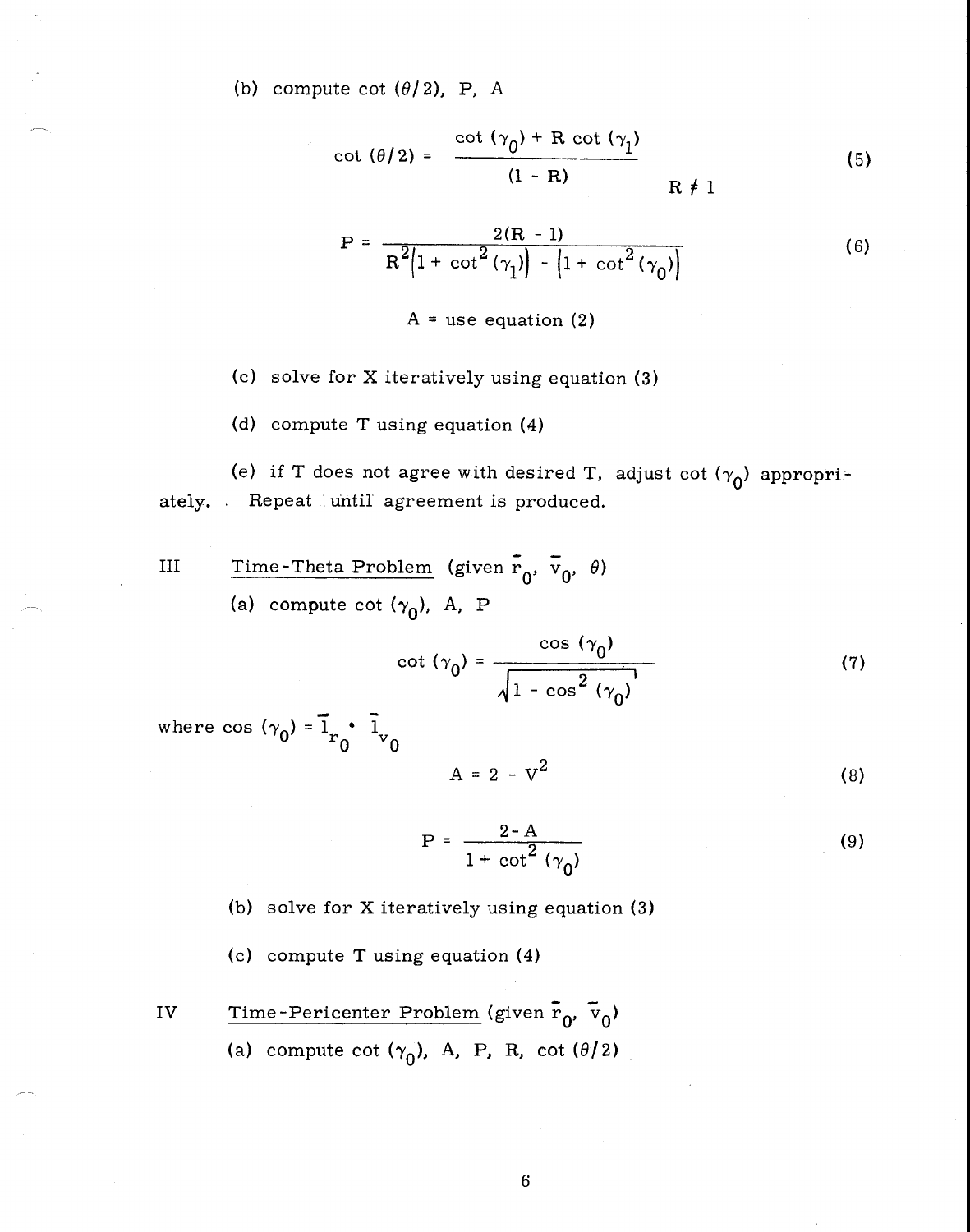cot  $(\gamma_0)$  = use equation (7)

 $A =$  use equation (8)

 $P =$  use equation (9)

$$
R = \frac{1 + \sqrt{1 - PA}}{P}
$$

cot  $(\theta/2)$  = use equation(5)with cot  $(\gamma_1)$  = 0

(10)

 $(11)$ 

(b) solve for X iteratively using equation (3)

(c) compute T using equation (4)

V The Time-Radius Problem (given  $\overline{r}_0$ ,  $\overline{v}_0$ ,  $r_1$ ) (a) compute cot  $(\gamma_0)$ , A, P, cot  $(\gamma_1)$ , cot  $(\theta/2)$ 

cot  $(\gamma_0)$  = use equation (7)

A = use equation (8)

**P** <sup>=</sup> use equation (9)

$$
\cot (\gamma_1) = \pm \sqrt{\frac{2 - A/R}{PR}} - 1
$$

cot  $(\theta/2)$  = use equation (5)

(b) solve for X iteratively using equation (3)

(c) compute T using equation (4) NOTE: After P and A are calculated, it might be advisable to check  $r_1$ against  $r_{\text{P}}$  where  $r_{\text{P}} = r_0 P/(1 + \sqrt{1 - PA}).$ 

VI Position and Velocity Computations

The following equations are convenient for computing  $\overline{r}$  and  $\overline{v}$ vectors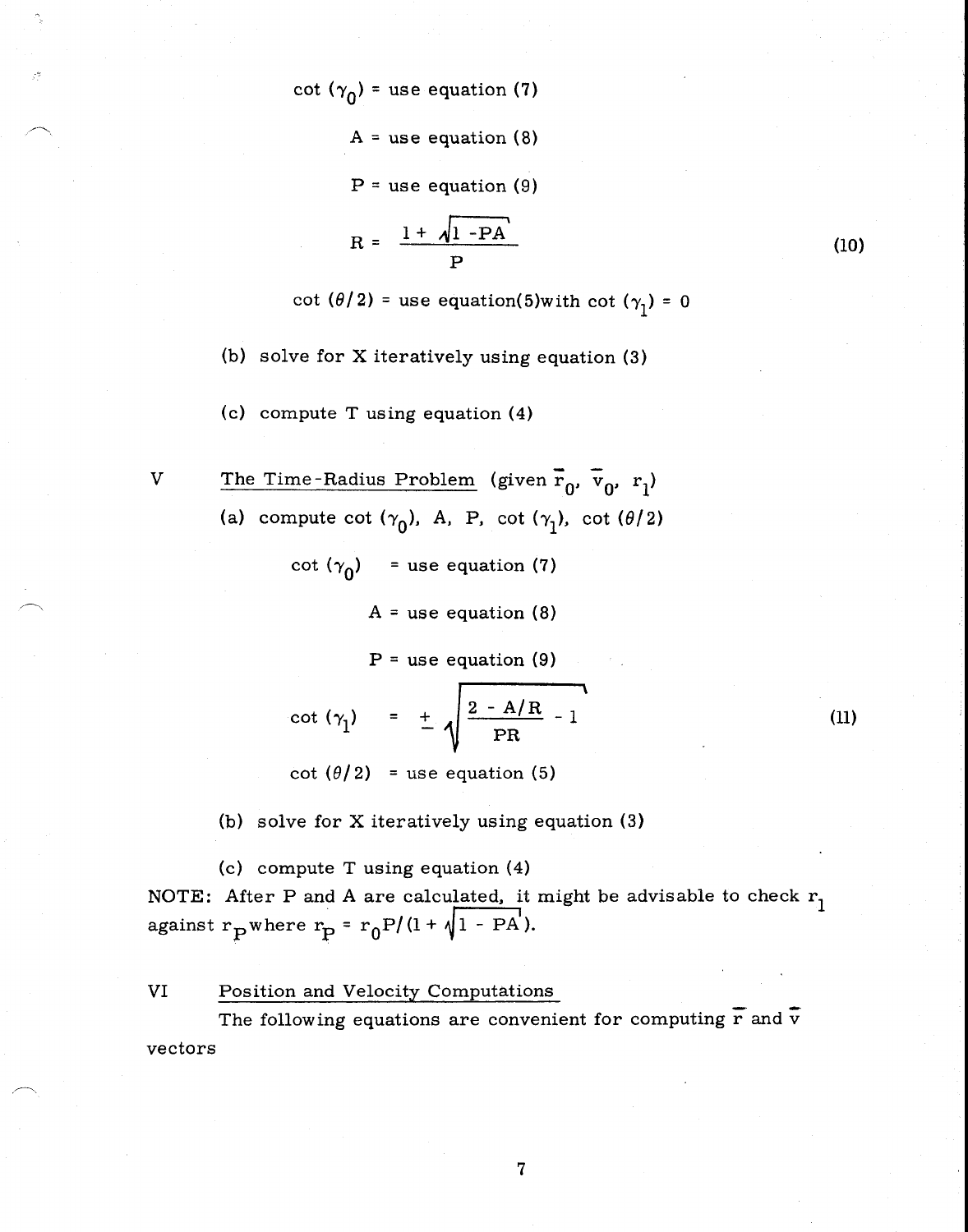$$
\overline{v}_0 = \sqrt{\frac{\mu P}{r_0}} \left( \cot (\gamma_0) \overline{1}_{r_0} + \overline{1}_{r_0} \right)
$$
 (12)

where

$$
\bar{1}_{r_0} = \text{UNIT} (\bar{r}_0)
$$

 $\overline{1}_{r_0}$  = unit vector normal to  $\overline{r}_0$  in the plane of the conic <sup>0</sup> such that the angle from  $\overline{r}_0$  to  $\overline{l}_{rr_0}$  is in the direction of flight.  $\begin{bmatrix} 0 \\ 0 \end{bmatrix}$ 

$$
\bar{r}_1 = r_1 \left( \cos \left( \theta \right) \bar{1}_{r_0} + \sin \left( \theta \right) \bar{1}_{\perp r_0} \right) \tag{13}
$$

$$
\overline{v}_1 = \sqrt{\frac{\mu \text{R} \text{P}}{r_1}} \left[ \left( \cot (\gamma_1) \cos (\theta) - \sin (\theta) \right) \overline{1}_{r_0} + \left( \cot (\gamma_1) \sin (\theta) + \cos (\theta) \right) \overline{1}_{r_0} \right]
$$
(14)

References:

Herrick, S., Astrodynamical Report, No. 7, July, 1960. Prepared for the AIR Research and Development Command (AFOSR TN-60-773).

Battin, R. H., Astronautical Guidance, Chapter 2, McGraw -Hill Book Company, Inc., New York, 1964.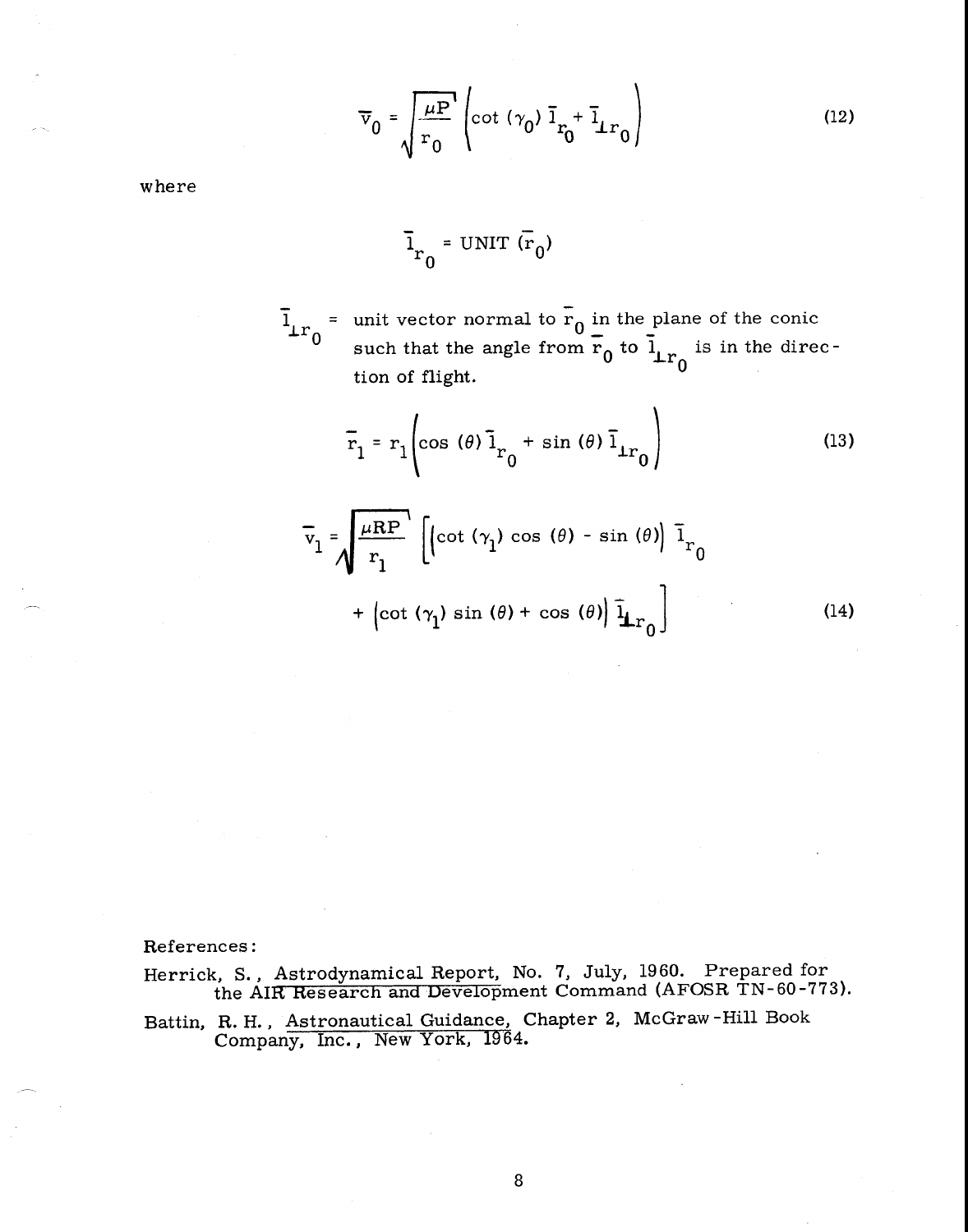# I. Derivation of the Universal Time of Flight Formula

Since there is little written on the derivation of the Herrick Universal Time of Flight Formula, the writer has included this summary as background to this memo.

The key to devising this universal time of flight formula was the recognition by Herrick that  $\Delta E \sqrt{a}$  (defined as x) remained finite as an ellipse changed into a parabola and that  $\Delta G \sqrt{a}$  remained finite as a hyperbola changed into a parabola. Herrick evidently reasoned that<br>
if the time of flight equation could be expressed in terms of this vari-<br>
able, that a universal formulation might result. Consequently, starting<br>
with if the time of flight equation could be expressed in terms of this variable, that a universal formulation might result. Consequently, starting with the standard elliptic form of Kepler's Equation<sup>\*</sup> in terms of  $\Delta E$ :

$$
\sqrt{\frac{\mu}{a^3}} \quad t = \Delta E + \frac{\overline{r}_0 \cdot \overline{v}_0}{\sqrt{\mu a^1}} \left[ 1 - \cos (\Delta E) \right] - (1 - \frac{r_0}{a}) \sin (\Delta E) \tag{1a}
$$

and regrouping it as follows:

$$
\sqrt{\mu} t = a^{3/2} \left[ \Delta E - \sin (\Delta E) \right] + \left( \frac{r_0}{a} \right) a^{3/2} \sin (\Delta E)
$$
  
+ 
$$
\frac{\overline{r}_0 \cdot \overline{v}_0}{\sqrt{\mu}} a \left[ 1 - \cos (\Delta E) \right]
$$
 (2a)

and expanding the terms in  $\left\| \cdot \right\|$  is brackets:

$$
a^{3/2}\left[\Delta E - \sin(\Delta E)\right] = a^{3/2}\left[\frac{\Delta E^3}{3!} - \frac{\Delta E^5}{5!} + \dots\right]
$$
 (3a)

$$
a\left[1 - \cos (\Delta E)\right] = a\left[\frac{\Delta E^2}{2!} - \frac{\Delta E^4}{4!} + \cdots\right]
$$
 (4a)

then substituting  $\Delta E= x/\sqrt{a}$  and defining U  $_{e}$  = a<sup>3/2</sup>  $\Delta E$  - sin ( $\Delta E)$  and  $\overline{a}$  $C_e = a \left| 1 - \cos (\Delta E) \right|$  yields

\* See references for derivation.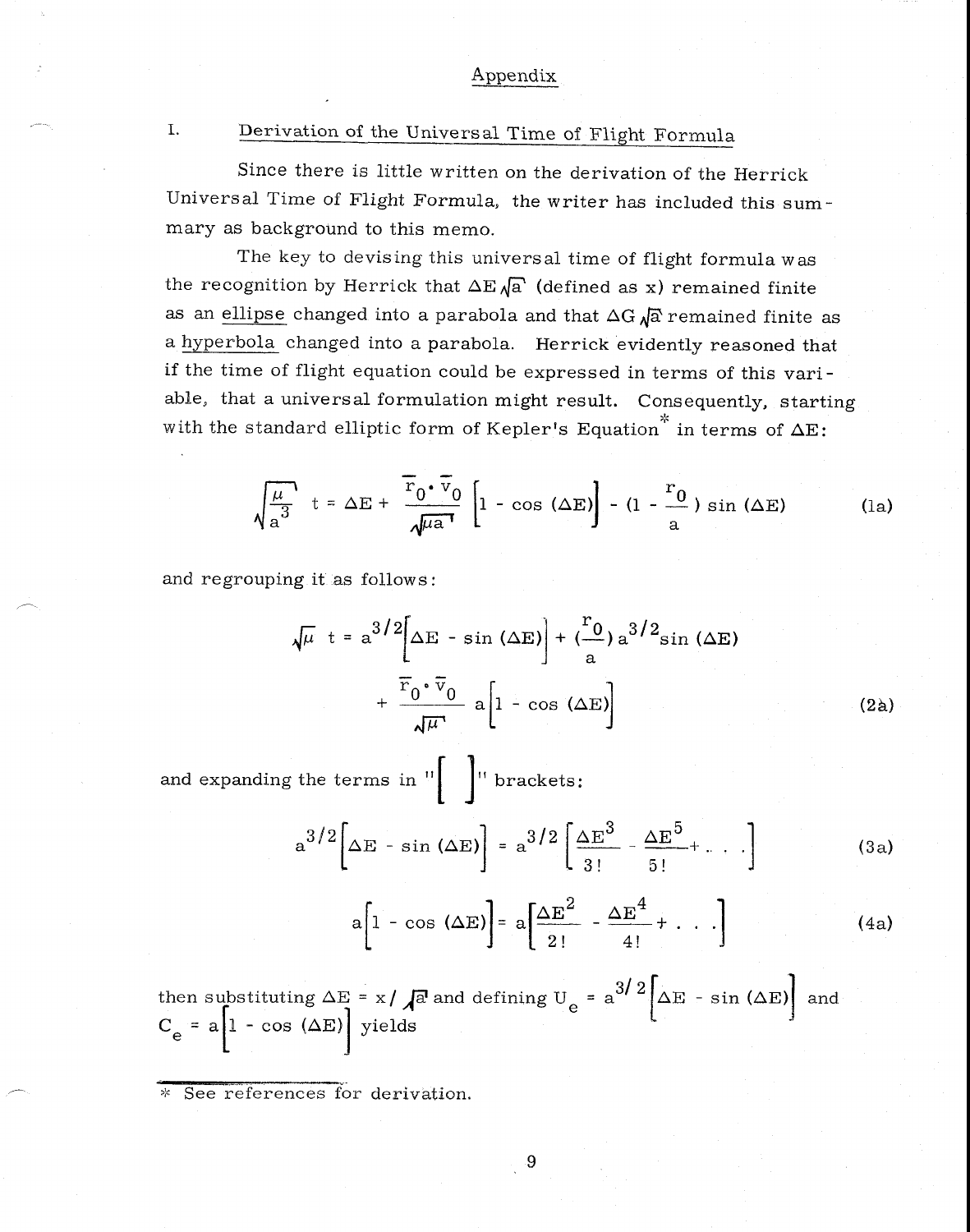$$
U_{e} = \frac{x^{3}}{3!} - \frac{x^{5}}{a \quad 5!} + \frac{x^{7}}{a^{2} \quad 7!} - \cdots
$$
  

$$
C_{e} = \frac{x^{2}}{2!} - \frac{x^{4}}{a \quad 4!} + \frac{x^{6}}{a^{2} 6!} - \cdots
$$

These series are finite as the ellipse changes to the parabola (a  $\rightarrow \infty$ ). If  $\rm{U}_{_{\bf\rm{e}}}$  and  $\rm{C}_{_{\bf\rm{e}}}$  are then substituted back into (2a), a time of flight formula valid for the ellipse and parabola results:

$$
\sqrt{\mu} t = \frac{\overline{r}_0 \cdot \overline{v}_0}{\sqrt{\mu}} C_e + (1 - \frac{r_0}{a}) U_e + r_0 x
$$
 (5a)

The same can be done for the hyperbolic equivalent of Eq. (la) which is:  $*$ 

$$
\sqrt{\frac{\mu}{-a^3}}t = -\Delta G + \frac{\overline{r}_0 \cdot \overline{v}_0}{\sqrt{-\mu a}} \left[ \cosh(\Delta G) - 1) \right]
$$
  
+ 
$$
\left[ 1 - \frac{r_0}{a} \right] \sinh(\Delta G)
$$
(6a)

The resulting series is:

$$
U_{h} = \frac{x^{3}}{3!} + \frac{x^{5}}{a} + \frac{x^{7}}{a^{2}7!} + \dots
$$
 (7a)

$$
C_{h} = \frac{x^{2}}{2!} + \frac{x^{4}}{a} + \frac{x^{6}}{a^{2}6!} + \dots
$$
 (8a)

If the convention that a, the semimajor axis, is positive for an ellipse and negative for a hyperbola is adopted, then  $U_e = U_h = U$  and  $C_e = C_h$ = C and a truely universal time of flight equation results:

$$
\sqrt{\mu} t = \frac{\overline{r}_0 \cdot \overline{v}_0}{\sqrt{\mu}} C + (1 - \frac{r_0}{a}) U + r_0 x
$$
 (9a)

See references for derivation.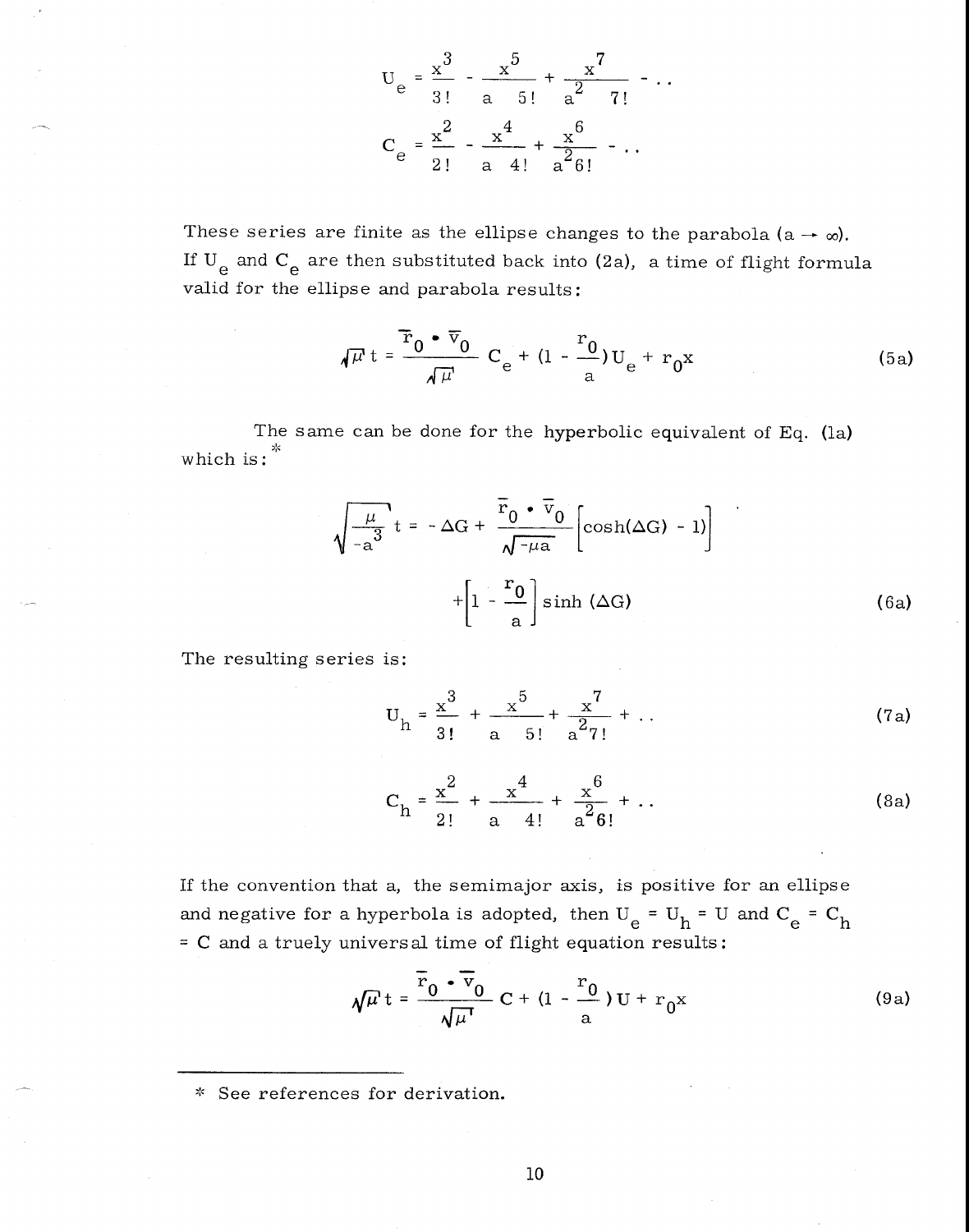The Battin modification to the U and C Series can be obtained by introducing

$$
\sqrt{a} = \frac{x}{\Delta E}
$$

into Eqs. (3a) and (4a) prior to the expansion:

$$
U_e = \frac{x^3(\Delta E - \sin(\Delta E))}{\Delta E^3}
$$
 (10a)

$$
C_e = \frac{x^2 \left(1 - \cos(\Delta E)\right)}{\Delta E^2}
$$
 (11a)

and expanding the trigonometric functions yields:

$$
\frac{\Delta E - \sin(\Delta E)}{\Delta E^3} = \frac{1}{3!} - \frac{\Delta E^2}{5!} + \frac{\Delta E^4}{7!} \dots
$$
\n(12a)\n  
\n1 - \cos(\Delta E) = 1 - \frac{\Delta E^2}{5!} + \frac{\Delta E^4}{5!} \dots\n(13a)

The derivation of the hyperbolic case follows a similar pattern. If the convention that 
$$
"a"
$$
, the semimajor axis, is negative for a hyperbola is adopted, and the variable x is introduced, the elliptic and hyperbolic series become identical as before.

 $\Delta E^2$  2! 4! 6!

Battin defined the sin - sinh series as the "S" Series, and the cos - cosh series as the "C" Series. If the argument of the series is chosen as  $\Delta E^2 = \alpha x^2$  and  $\Delta G^2 = \alpha x^2$  then

$$
S(\alpha x^2) = \frac{1}{3!} - \frac{\alpha x^2}{5!} + \left(\frac{\alpha x^2}{7!} + \dots\right)
$$
 (14a)

$$
C(\alpha x^2) = \frac{1}{2!} - \frac{\alpha x^2}{4!} + \frac{(\alpha x^2)^2}{6!} - \dots
$$
 (15a)

Note that these series are valid for the Hyperbola only under the assumption that "a" is negative when the argument is hyperbolic.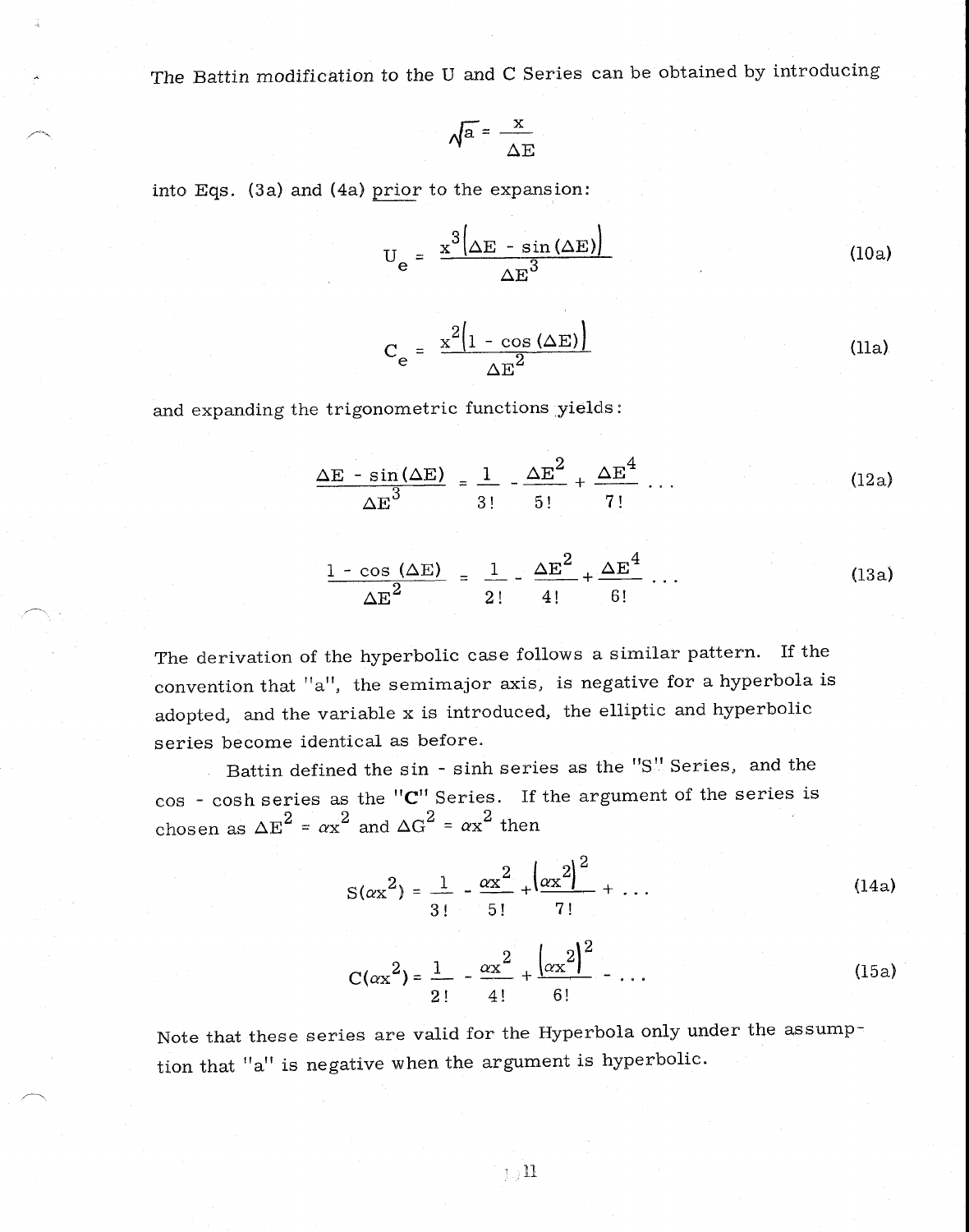It is interesting to note the relationship between Herrick's and Battin's series.

$$
U = x3S (\alpha x2)
$$

$$
C = x2C(\alpha x2)
$$

The universal time of flight formula in terms of the  $S(\alpha x^2)$  and  $C(\alpha x^2)$ series is now:

$$
\sqrt{\mu} t = \frac{\bar{r}_0 \cdot \bar{v}_0}{\mu} x^2 C(\alpha x^2) + (1 - \alpha r_0) x^3 S(\alpha x^2) + r_0 x
$$
 (16a)

It is this form of the universal equation that is used in this memo. Equation (16a) can be expressed in terms of non-dimensional variables as follows:

$$
T = \sqrt{P} \cot (\gamma_0) X^2 C (AX^2) + (1 - A) X^3 S (AX^2) + X
$$
 (17a)

where

$$
\sqrt{P} \cot (\gamma_0) = \frac{\overline{r}_0 \cdot \overline{v}_0}{\sqrt{\mu}}
$$
 (18a)

#### II. Derivation of Equations

Equations (1) through (6) will now be derived. The following basic conic equations will be used in the derivations. The reader should refer to the references for their derivations.

$$
r = \frac{p}{1 + e \cos(f)}
$$
 (polar equation of a conic) (lb)

$$
h = \sqrt{p\mu} = rv_c = \frac{rv_r}{\cot(\gamma)} = rv \sin(\gamma) \quad \text{(angular momentum equations)} \tag{2b}
$$

$$
v_r = \sqrt{\frac{\mu}{p}} \text{ e sin (f)}
$$
 (radial velocity) (3b)

\* See next section of Appendix for derivation.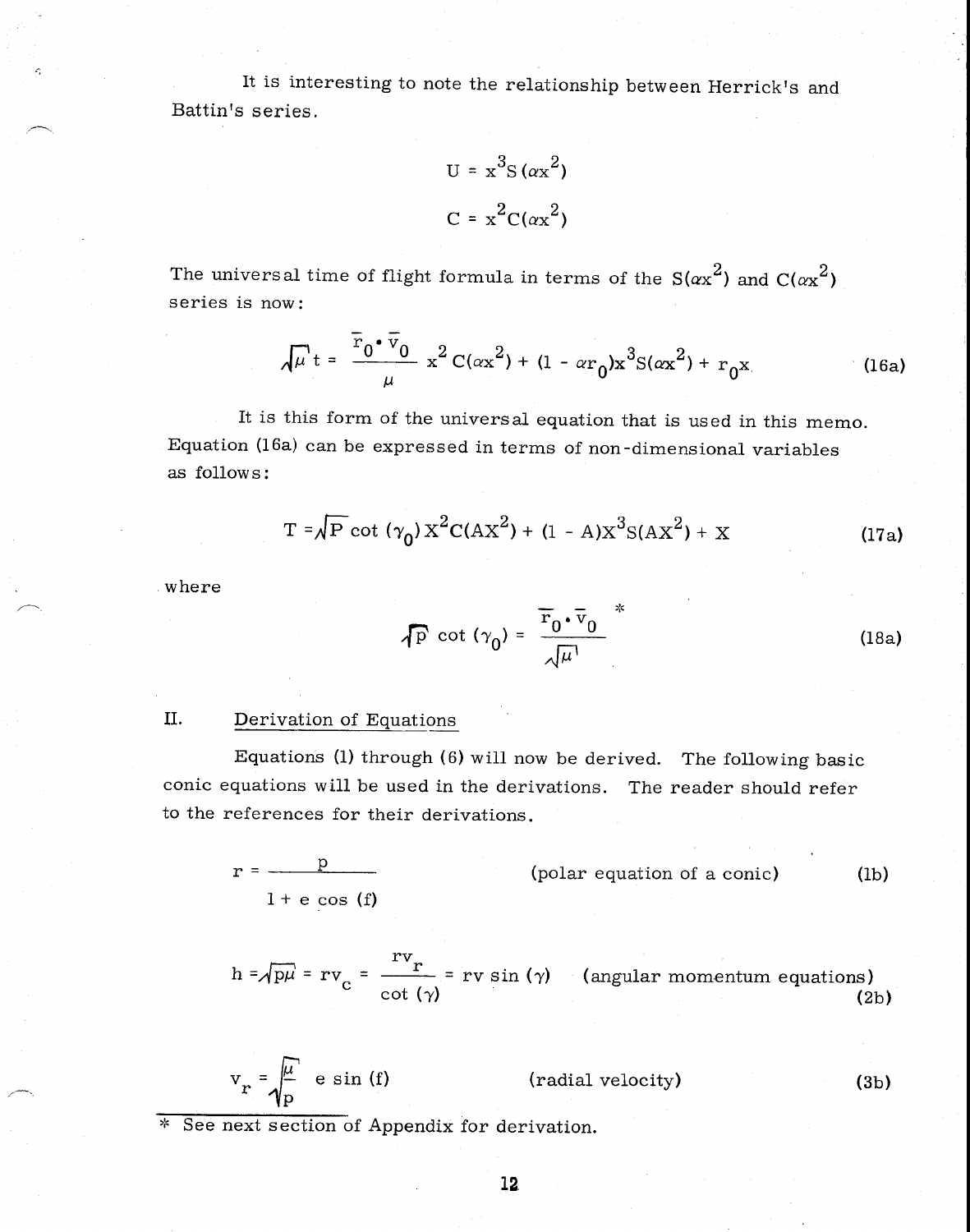$$
v_{c} = \sqrt{\frac{\mu}{p}} (1 + e \cos(f))
$$
 (circumferential velocity) (4b)  
\n
$$
\frac{v^{2}}{\mu} = \frac{2}{r} - \frac{1}{a}
$$
 (energy integral) (5b)  
\n
$$
p = a(1 - e^{2})
$$
 (definition of eccentricity) (6b)  
\n
$$
r = a(1 - e \cos(E))
$$
 (equivalent of (1b) in terms of the  
\neccentric anomaly (ellipse)) (7b)  
\n
$$
r = a(e \cosh(G) - 1)
$$
 ((7b) for hyperbola) (8b)  
\n
$$
\cos(f) = \frac{\cos(E) - e}{1 - e \cos(E)}
$$
 (identity) (9b)  
\n
$$
\sin(f) = \frac{\sqrt{1 - e^{2}} \sin(E)}{1 - e \cos(E)}
$$
 (identity) (10b)

## A. Derivation of Equation (1)

Equation (1) can be quickly derived by expressing (lb) at position  $\mathbf{r}_1$  in terms of  $\theta$  and  $\mathbf{f}_0$  where  $\mathbf{f}_1 = \mathbf{f}_0 + \mathbf{f}_1$ 

$$
\frac{p}{r_1} = 1 + e \cos(f_0 + \theta)
$$
 (11b)

substituting the identity cos  $(f_0 + \theta) = \cos(f_0) \cos(\theta) - \sin(f_0) \sin(\theta)$ , and the equation

> e sin  $(f_0) = \frac{p}{\sqrt{p}} \cot (\gamma_0 )$  $r_0$ (12b)

(derived from (2b) and (3b)) and  $\frac{p}{r_0}$  = 1+ ecos (f<sub>0</sub>) into (llb) yields:

$$
\frac{p}{r_0} = \frac{1 - \cos(\theta)}{r_0/r_1 - \cos(\theta) + \sin(\theta) \cot(\gamma_0)}
$$
(13b)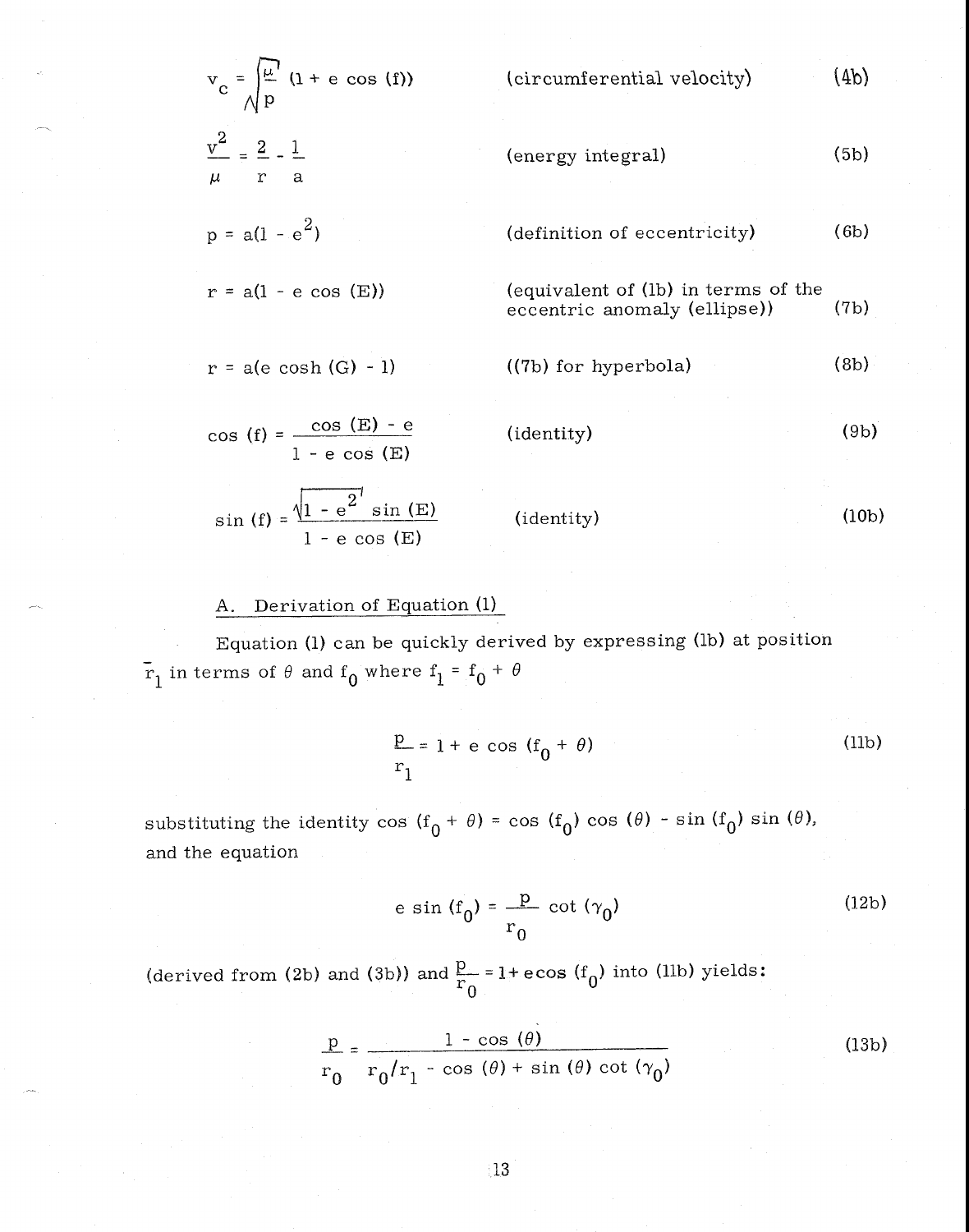$$
P = \frac{1 - \cos(\theta)}{R - \cos(\theta) + \sin \theta \cot(\gamma_0)}
$$

## B. Derivation of Equation (2)

Equation (2) is easily obtained by expressing (2b) and (5b) at position  $\mathbf{r}_0$  and combining to yield

$$
\frac{r_0}{a} = 2 - \frac{p}{r_0} (1 + \cot^2(\gamma_0))
$$
 (14b)

or non-dimensionally

$$
A = 2 - P(1 + \cot^2(\gamma_0))
$$

## C. Derivation of Equation (3)

Equation 3 can be obtained by starting with the identity

$$
\cot\left(\frac{\theta}{2}\right) = \frac{\sin\left(\frac{f_1 - f_0}{2}\right)}{1 - \cos\left(\frac{f_1 - f_0}{2}\right)}
$$
(15b)

and then substituting in the identities below

$$
\sin (f_1 - f_0) = \sin (f_1) \cos (f_0) - \cos (f_1) \sin (f_0)
$$
 (16b)

$$
\cos (f_1 - f_0) = \cos (f_1) \cos (f_0) + \sin (f_1) \sin (f_0)
$$
 (17b)

followed by the elemination of the true anomaly in favor of the eccentric anomaly using the identities (9b) and (10b) yielding

$$
\cot\left(\frac{\theta}{2}\right) = \frac{\sin(E_1)\cos(E_0) - \cos(E_1)\sin(E_0) - e\sin(E_1) + e\sin(E_0)}{\sqrt{1 - e^2} \left[1 - \left[\cos(E_1)\cos(E_0) + \sin(E_1)\sin(E_0)\right]\right]}
$$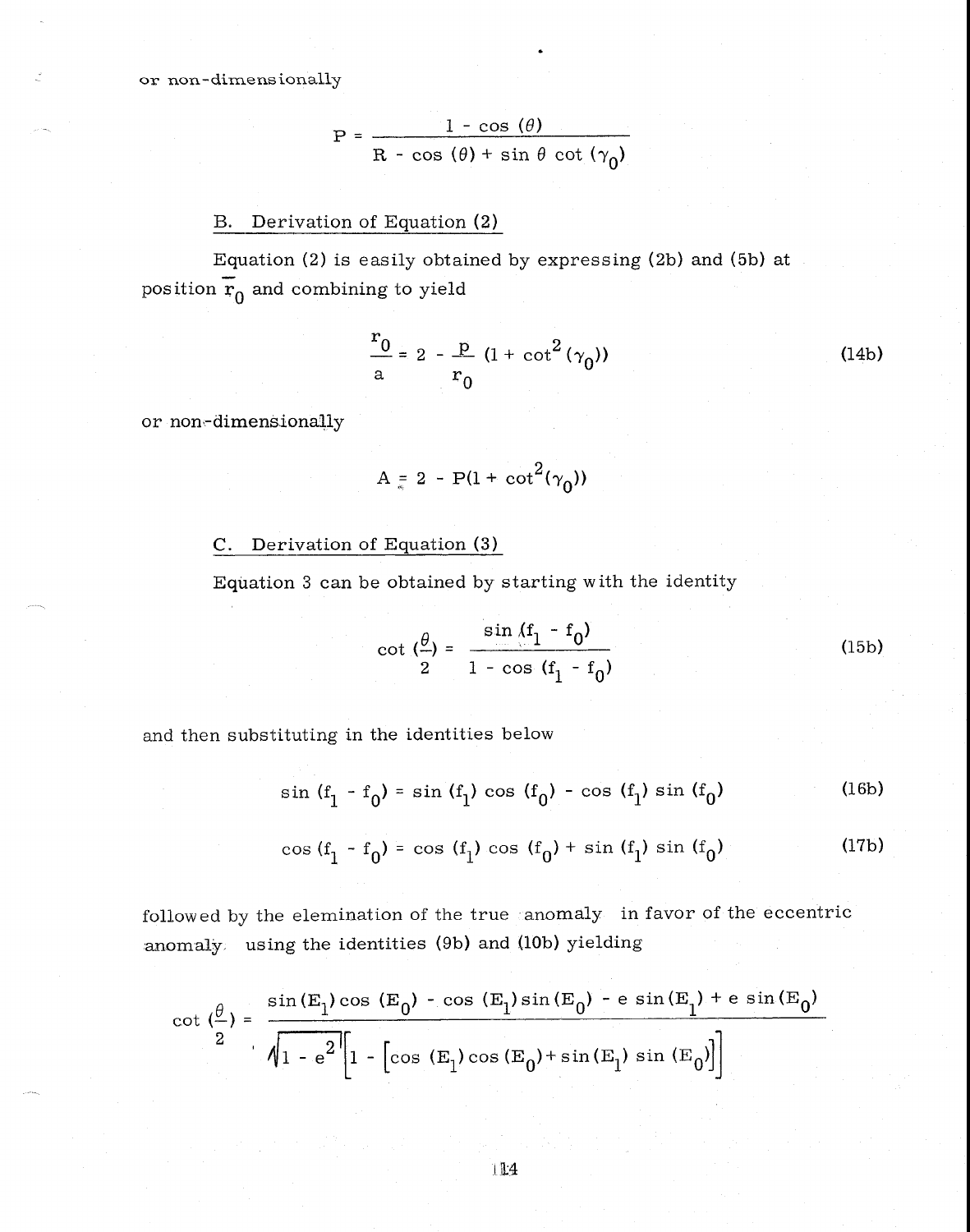which, on introducing the eccentric anomaly equivalent of (16b) and (17b), yields

$$
\cot\left(\frac{\theta}{2}\right) = \frac{\sin\left(\Delta E\right) - e \sin\left(E_1\right) + e \sin\left(E_0\right)}{\sqrt{1 - e^2 \left[1 - \cos\left(\Delta E\right)\right]}}
$$

Introducing the identity

$$
\sin(E_1) = \sin(E_0) \cos(\Delta E) + \cos(E_0) \sin(\Delta E)
$$

yields

Ý.

$$
\cot\left(\frac{\theta}{2}\right) = \frac{\left|1 - e \cos\left(\mathbf{E}_0\right)\right| \sin\left(\Delta \mathbf{E}\right)}{\sqrt{1 - e^{2t} \left|(1 - \cos(\Delta \mathbf{E})\right)}} + \frac{e \sin\left(\mathbf{E}_0\right)}{\sqrt{1 - e^{2t}}}
$$

e sin  $(E_0)$  can be eliminated by using (10b), (6b), (7b), and  $(12b)$  to produce

$$
e \sin(E_0) = \sqrt{1 - e^2} \cot(\gamma_0)
$$

(7b), (6b), in addition to the eccentric anomaly,equivalent to (15b) can be introduced to produce

$$
\cot\left(\frac{\theta}{2}\right) = \frac{r_0}{\sqrt{\text{pa}}} \cot\left(\frac{\Delta E}{2}\right) + \cot\left(\gamma_0\right) \tag{18b}
$$

which is a relationship between the true and eccentric anomaly differences which contains no ambiguities.

An equation similar to (18b) can be derived for the hyperbolic case:

$$
\cot\left(\frac{\theta}{2}\right) = \frac{r_0}{\sqrt{-p_a}} \coth\left(\frac{\Delta G}{2}\right) + \cot\left(\gamma_0\right) \tag{19b}
$$

If Herricks variable x and the S( $\alpha x^2$ ) and C( $\alpha x^2$ ) series are introduced, a single equation valid for an ellipse, parabola or hyperbola results:

$$
\cot\left(\frac{\theta}{2}\right) = \frac{r_0(1 - \alpha x^2 S(\alpha x^2))}{\sqrt{p^2 x C(\alpha x^2)}} + \cot\gamma_0
$$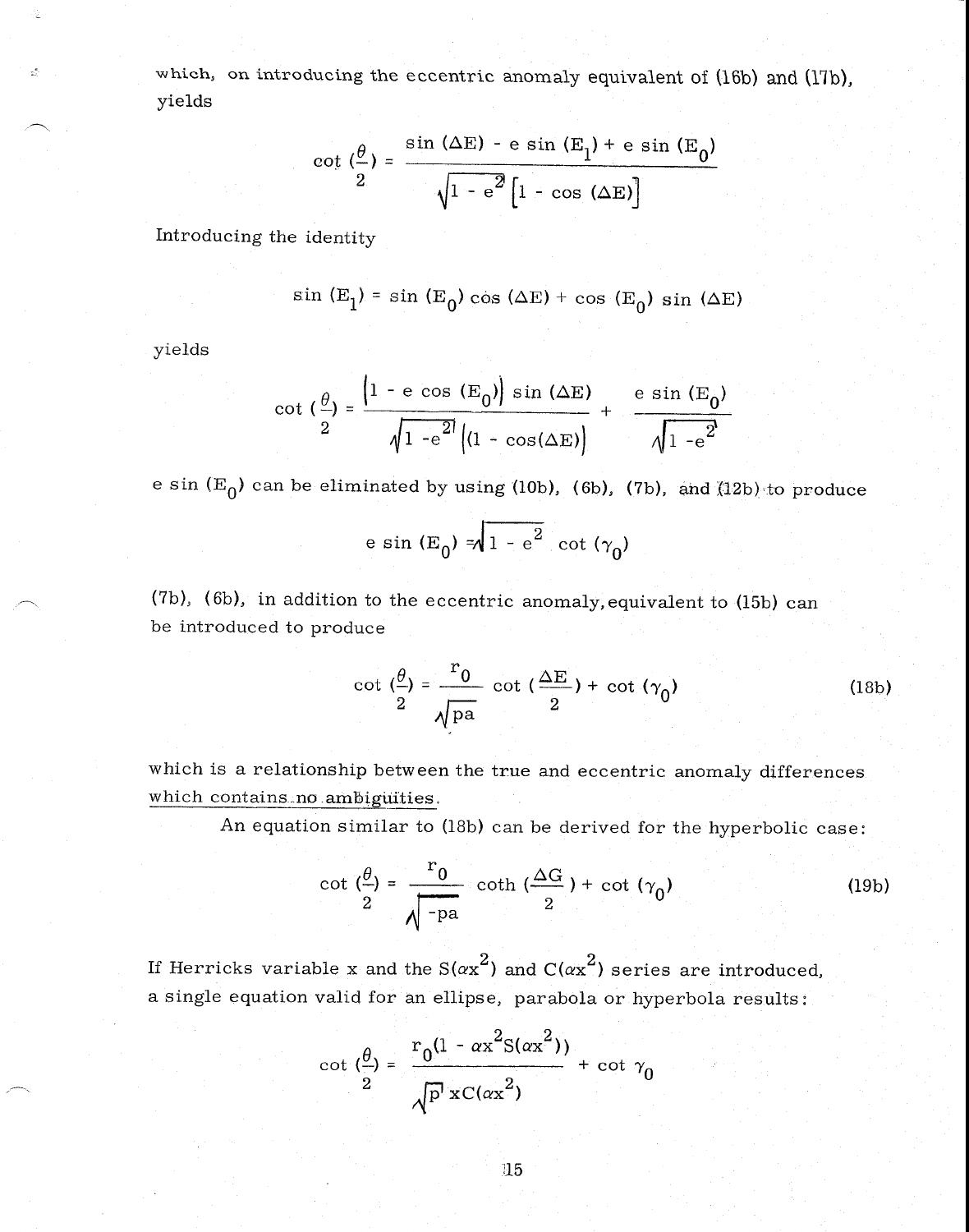or nondimensionally

$$
\cot\left(\frac{\theta}{2}\right) = \frac{1 - AX^2S(AX^2)}{\sqrt{P}XC(AX^2)} + \cot\left(\gamma_0\right)
$$
 (20b)

#### D. Derivation of Equation (4)

Equation 4 is derived in Part I. of the Appendix (See Eq. 17a). There remains the derivation of Eq. 18a; which can be derived by expanding the dot product

$$
\frac{\overline{r}_0 \cdot \overline{v}_0}{\sqrt{\mu}} = \frac{r_0 v_0 \cos (\gamma_0) \sin (\gamma_0)}{\sqrt{\mu} \sin (\gamma_0)}
$$

and introducing (2b) to yield

$$
\frac{\bar{r}_0 \cdot \bar{v}_0}{\sqrt{\mu}} = \sqrt{p} \cot (\gamma_0)
$$

E. Derivation of Equation (5)

Equation (5) can be derived from (13b) by writing (13b) for  $\mathbb{R}$ the vector position  $\mathbf{r}_1$  as follows:

$$
\frac{p}{r_1} = \frac{1 - \cos(\theta)}{r_1/r_0 - \cos(\theta) - \sin(\theta) \cot(\gamma_1)}
$$
(21b)

and eliminating p between (13b) and (21b).

F. Derivation of Equation (6)

Equation (6) can be obtained by writing (14b) for vector location  $\overline{r}_1$  as follows:

$$
\frac{r_1}{a} = 2 - \frac{p}{r_1} (1 + \cot^2 \gamma_1)
$$
 (22b)

and eliminating a between (22b) and (14b).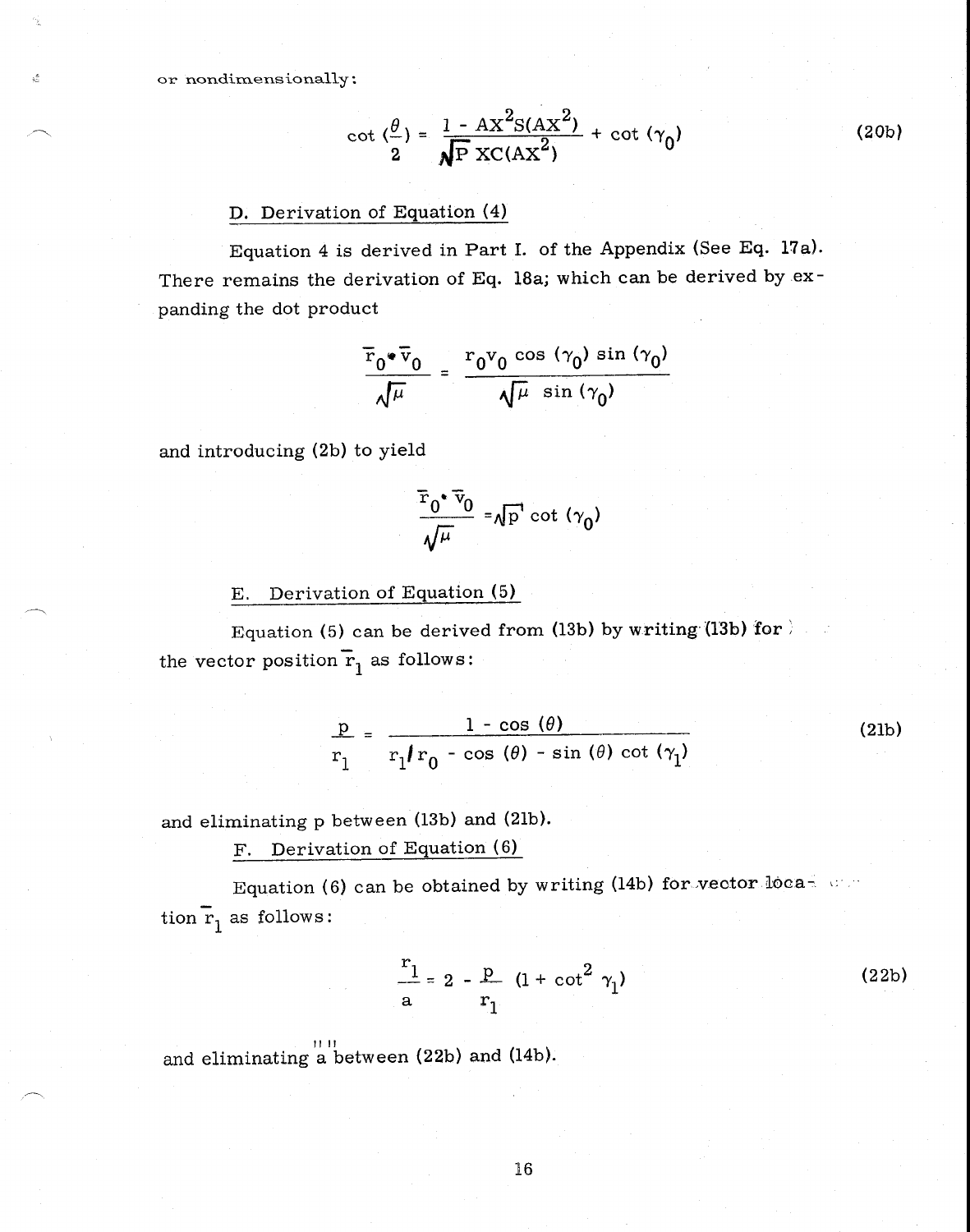#### III. Iteration Limits

#### Introduction

Iteration of an equation requires that a valid range of the variable being adjusted during the iteration be established.

In all five problems, the iterative solution to Eq. 3 is required. Thus, we must establish a range for x.

The Lambert and Reentry problems have, in addition, an outer loop of iteration which requires selecting a value of the conic parameter cot  $(\gamma_0)$ , while the other parameters of the conic are constrained. The selection of cot  $(\gamma_0)$ , in essence, is the selection of a particular conic section. There are two distinct limits we must observe when selecting a conic section: 1, the conic section must not be a hyperbola about the vacant focus, (characterized by a negative semi-latus rectum  $"p"$ ); 2, the conic section must not include a flight to infinity and return on a parabola or hyperbola. Should either of these two limits be violated, the results of the computation become meaningless, and generally most iteration algorithms fail to cope with the situation.

#### A. Iteration Range of x

From the geometric definition of the eccentric and true anomalies for the ellipse, it is apparent that  $\Delta E = 2\pi$  when  $\theta = 2\pi$  and  $\Delta E = 0$  when  $\theta = 0$ . Since  $x = \Delta E \sqrt{a}$ , we see that  $x_{\text{max}} = 2\pi n \sqrt{a}$  where n is the number of 360<sup>o</sup> rotations of the vector  $\overline{r}_1$ . Thus, for the ellipse, the maximum value of x is infinite and the minimum value of x is zero.

A convenient geometric interpretation of the limits of x for a hyperbola is not available, however, Eq. 8b can be used to deduce a limit.

$$
r = a(e \cosh(G) - 1) \tag{8b}
$$

The range of G can now be determined to be

$$
r \to \infty \text{ as } G \to \infty
$$

$$
r = r
$$
<sub>pericenter</sub> when G = 0

Thus, since  $x = \Delta G \sqrt{a}$ , the limits of x for the hyperbola are the same as for the ellipse.

37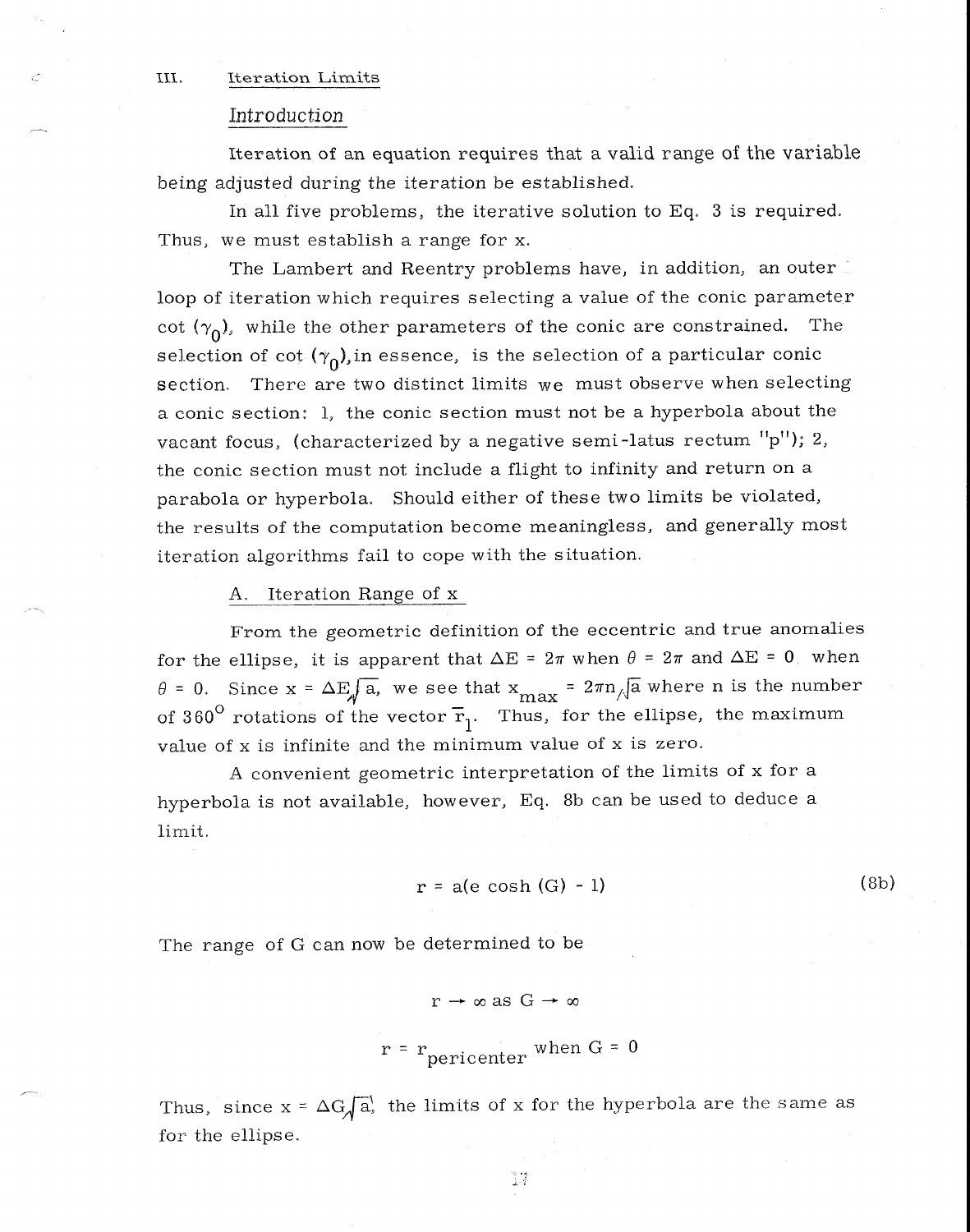A practical limit for the elliptic case, which allows one revolution, is obviously  $0 \le x \le 2\pi \sqrt{a}$ . For the hyperbola, we can use (8b) to establish

$$
\Delta G_{\text{max}} \approx \cosh^{-1} \left[ \frac{r_{\text{max}}(e^2 - 1)}{p e} \right] \tag{1c}
$$

In practice,  $0 \le x \le 4PI$ , is a practical set of limits.

#### B. Iteration Range for Lambert's Problem

As previously discussed, we must not allow the conic parameter P to become negative while adjusting cot  $(\gamma_0)$ . Equation (1) below can be used to establish this limiting value of cot  $(\gamma_0)$  which we shall call cot  $(\gamma_0)_{\infty}$ .

$$
P = \frac{1 - \cos(\theta)}{R - \cos(\theta) + \sin(\theta) \cot(\gamma_0)}
$$
 (1)

It is characteristic of this equation that as  $\theta$  and R are varied to increase P, P will go to  $+\infty$  and then return as a negative from  $-\infty$ . This occurs when the numerator of (1) is zero or

$$
\cot (\gamma_0)_{\infty} = \frac{\cos (\theta) - R}{\sin (\theta)}
$$
 (2c)

Using Eq. 1 we can reason, if  $\theta < 180^\mathsf{O}$ , cot  $(\gamma_{\mathsf{O}})$  must be more positive than cot  $(\gamma_0)_{\infty}$  to be in a safe region and, if  $\theta > 180^{\circ}$ , cot  $(\gamma_0)$  must be less positive than cot  $(\gamma_0)_\infty$  to be in a safe region. The limits are then as listed below :

For 
$$
\theta
$$
 < 180<sup>o</sup>  
cot  $(\gamma_0)_{\infty}$  < cot  $\gamma_0$  < +  $\infty$ 

For 
$$
\theta > 180^{\circ}
$$

$$
-\infty < \cot (\gamma_0) < \cot (\gamma_0)
$$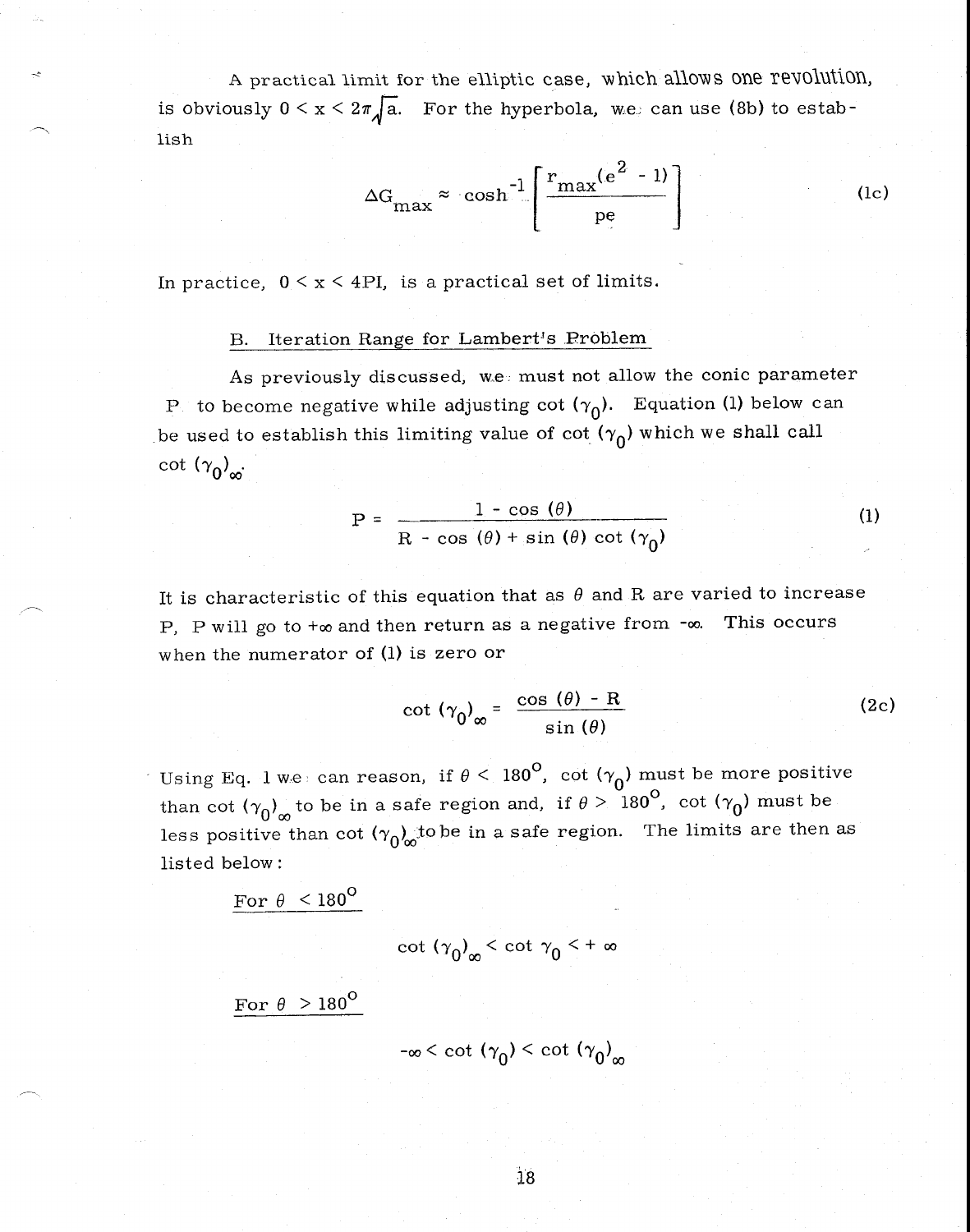It is interesting to note that arc cot (cot  $(\gamma_0)_{\infty}$ ) is the angle between  $\overline{r}_0$  and  $\overline{(r}_0 - \overline{r}_1)$ 

A flight through infinity (FTI) can occur only if the conic is parabolic or hyperbolic. Thus, the problem is to avoid becoming parabolic when this leads to a FTI since this is the threshold of trouble. Equation 2 can be conbined with Eq. 1 with  $A = 0$  (parabolic condition) to yield the value of cot  $(\gamma_0)$  when a parabola exists:

$$
\cot (\gamma_0) = \cot \left(\frac{\theta}{2}\right) + \sqrt{\frac{2R}{1 - \cos (\theta)}}\tag{3c}
$$

There are two solutions. One is an acceptable parabola and the other includes a FTI. We can reason geometrically, using a parabola, that the unacceptable parabola always occurs when the sign of the radical of (3c) is +. This value of cot  $(\gamma_0)$  we shall call cot  $(\gamma_0)_\text{p}$ 

$$
\cot (\gamma_0)_p = \cot \left(\frac{\theta}{2}\right) + \sqrt{\frac{2R}{1 - \cos (\theta)}}\tag{4c}
$$

It is obvious that, independent of  $\theta$ , cot  $(\gamma_0)$  must be less positive than cot  $(\gamma_0)_p$  to be in a safe region. Thus, the limits on cot  $(\gamma_0)$  are:

$$
-\infty < \cot (\gamma_0) < \cot (\gamma_0)_p
$$

The problem is to now decide on proper limits among those prescribed by Eqs. (2c) and (4c). Comparing these two sets of limits for  $\theta$  < 180<sup>°</sup>, we find that

cot  $(\gamma_0)_\infty <$  cot  $(\gamma_0) <$  cot  $(\gamma_0)_p$ 

We can also reason that T = 0 at cot  $(\gamma_0)_{\infty}$  and T =  $\infty$  at cot  $(\gamma_0)_{\text{p}}$ 

Again, comparing the two sets of limits for  $\theta > 180^\circ$ , we see that the parabolic limit cot  $({\gamma_0})_{\text{p}}$  is less than cot  $({\gamma_0})_{\text{p}}$ . There then is no lower limit for cot  $(\gamma_0)$  other than that value which creates a flight down  $\overline{r}_0$  and up  $\overline{r}_1$ . The limits therefore are:

 $-\infty \le \cot (\gamma_0) \le \cot (\gamma_0)_p$ 

again T =  $\infty$  at cot  $(\gamma_0)_p$  and T = 0 at cot  $(\gamma_0)$  =  $-\infty$ .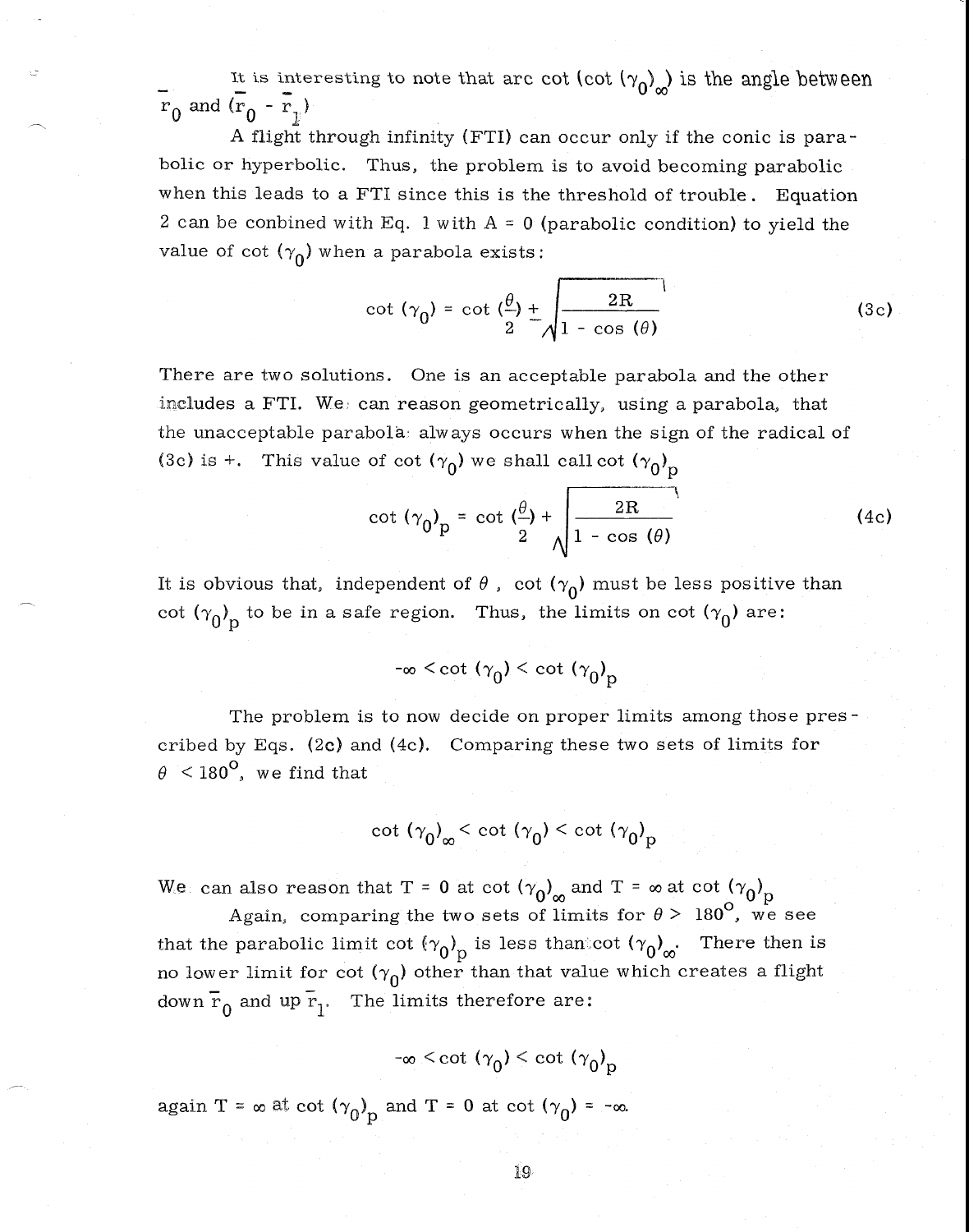#### c. Iteration Range for the Reentry Problem

As previously discussed, we must avoid a negative P when adjusting cot  $(\gamma_0)$  while iterating the reentry problem. With the constraints imposed by the reentry problem, Eq. 6 can be used to establish these limits.

$$
P = \frac{2(R - 1)}{R^{2}[1 + \cot^{2}(\gamma_{1})] - [1 + \cot^{2}(\gamma_{0})]}
$$
(6)

It is obvious that for  $R > 1$ , the denominator must not be negative; and for  $R < 1$ , the denominator must not be positive. The threshold in either case is when the denominator is zero. Setting the denominator to zero yields:

$$
\cot (\gamma_0)_n = \pm \sqrt{[1 + \cot^2(\gamma_1)] R^2 - 1}
$$

Let

$$
\cot (\gamma_0)_{\infty} = + \cot (\gamma_0)_{\text{n}} \tag{5c}
$$

Using (6), it is obvious that For  $R > 1$ 

- cot  $(\gamma_0)_{\infty}$  < cot  $(\gamma_0)$  < cot  $(\gamma_0)_{\infty}$ 

For R < 1, we observe, using Eq. 6, that  $cot^2$  ( $\gamma_0$ ) must increase from cot<sup>2</sup>  $(\gamma_0)_{\infty}$  if cot  $(\gamma_0)$  is to stay in a safe region. This being the case, we realize there are two regions of safeness. We also observe that the radicand is about to become negative when R = sin  $(\gamma_1)$ . Using Eq. 6, we realize that P can no longer become negative when  $R \leq \sin (\gamma_1)$ . Thus, the limits are:

For R 
$$
< 1
$$
\nFor R  $> \sin(\gamma_1)$ \n $\cot(\gamma_0)_{\infty} < \cot(\gamma_0) < +\infty$ 

 $-\infty < \cot (\gamma_0) < -\cot (\gamma_0)_{\infty}$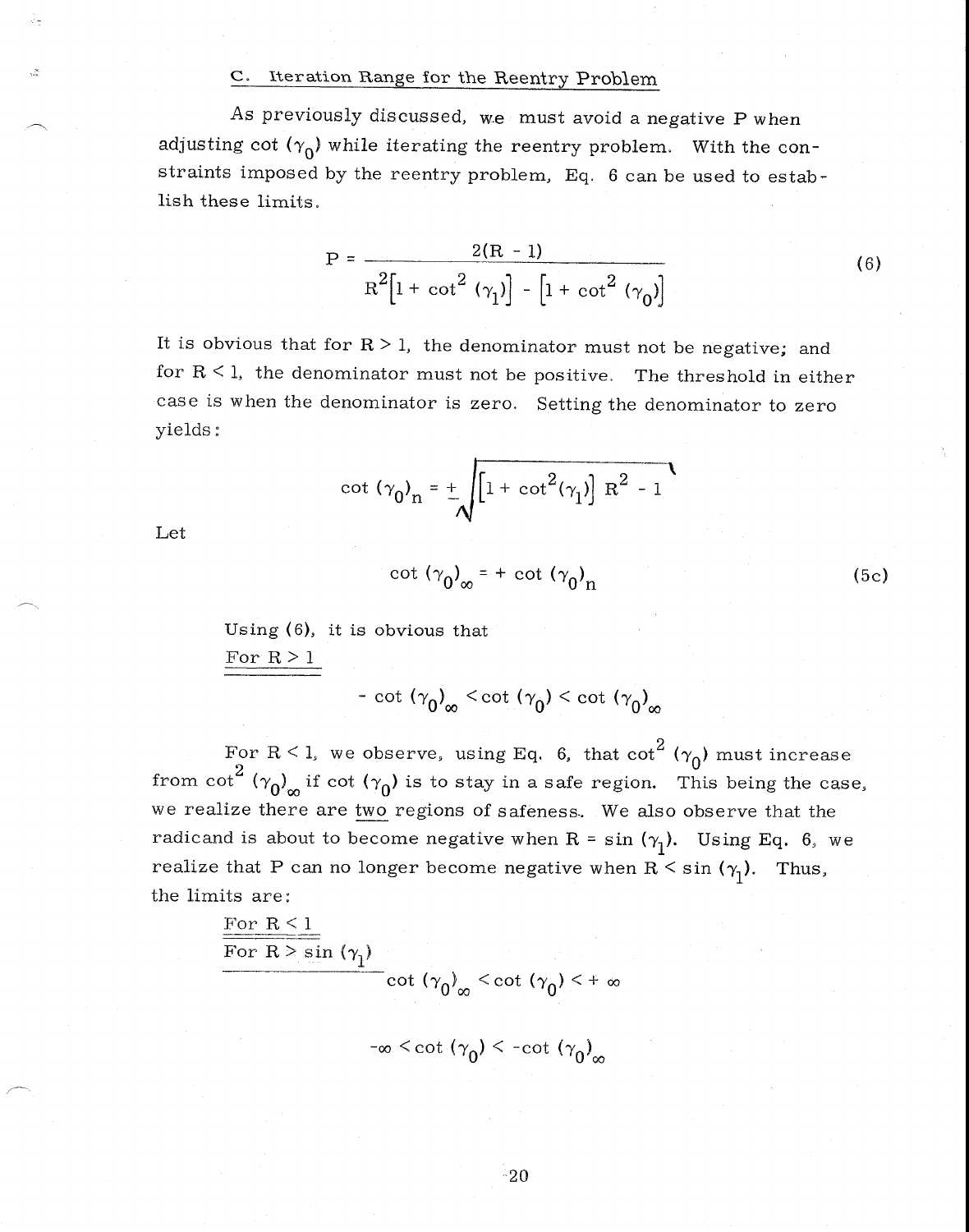For  $R < \sin (\gamma_1)$ 

$$
0<\cot(\gamma_0)<+\infty
$$

$$
-\infty < \cot(\gamma_0) < 0
$$

Now turning our attention to the flying through infinity (FTI) limits. These limits are conveniently studied by eliminating P between Eqs. (2)and (6), setting A = 0, and solving for cot  $(\gamma_0)$ , denoted by cot  $(\gamma_0)$ <sub>p</sub>

$$
\cot (\gamma_0)_p = \frac{1}{\sqrt{(1 + \cot^2(\gamma_1)R - 1)}}
$$
 (6c)

Using a parabola, we can reason geometrically that for  $R > 1$ , the + cot  $(\gamma_0)_{\text{p}}$  is the unacceptable parabola and the safe region is more negative than this and for  $R < 1$ , there are a very complex set of limits. For  $R \leq \sin^2(\gamma_1)$ , the conic section cannot become parabolic. For cot  $(\gamma_1) > 0$ , cot  $(\gamma_0)_p$  yields two safe parabolas. For cot  $(\gamma_1) < 0$ , cot  $(\gamma_0)_p$  yields two unsafe parabolas and cot<sup>2</sup>( $\gamma_0$ ) must increase from this value.

The limits to avoid a FTI are:

 $R < 1$ 

cot  $(\gamma_1)$  < 0 and R > sin<sup>2</sup>( $\gamma_1$ )

cot  $(\gamma_0)_p <$  cot  $(\gamma_0) < +\infty$  $-\infty < \cot (\gamma_0) < -\cot (\gamma_0)_p$ 

Otherwise

 $0 \le \cot (\gamma_0) \le +\infty$  $-\infty < \cot (\gamma_0) < 0$ 

 $R \geq 1$ 

$$
-\infty < \cot (\gamma_0) < \cot (\gamma_0)_p
$$